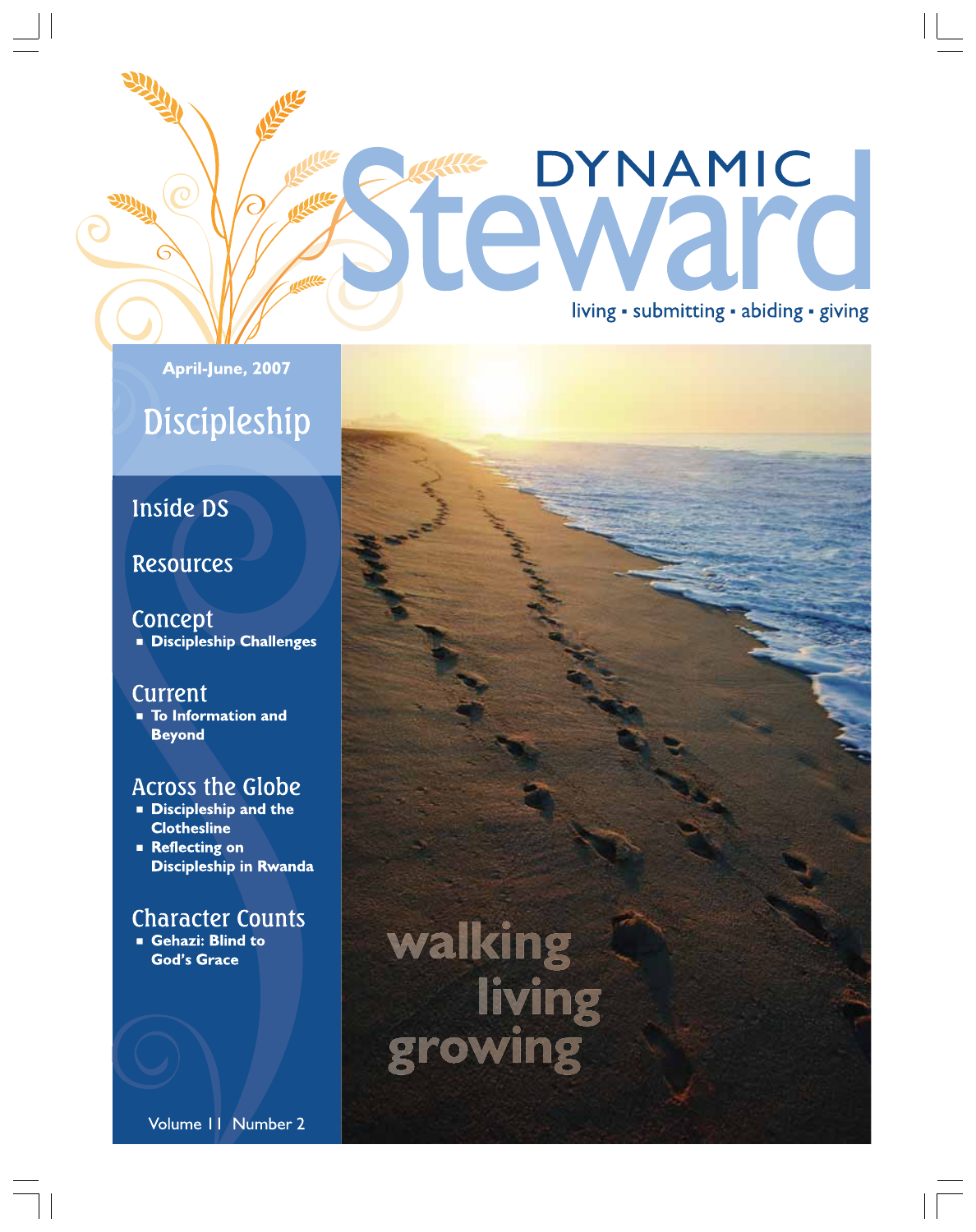# inside ds

# 'NAMIC

This newsletter is produced by the Stewardship Department of the General Conference of Seventh-day Adventists. Your comments and questions are welcome. This publication may be duplicated as needed.



#### Exploring partnership with God

12501 Old Columbia Pike Silver Spring, MD 20904 USA voice: 301-680-6157 fax: 301-680-6155 e-mail: gcstewardship@ gc.adventist.org editor: Ovando-GibsonM@ gc.adventist.org url: www.Adventist Stewardship.com

#### EDITOR:

Maria Ovando-Gibson

#### ASSISTANT EDITOR: Mary Taylor

#### EDITORIAL ASSISTANT: Johnetta Barmadia Flomo

CONTRIBUTING EDITORS: Grah Salomon Assienin Lev Bondarchuk Mario Brito Micah Choga Raafat Kamal Marapaka Joseph Jean-Luc Lézeau Miguel Luna Kigundu Ndwiga Mario Nino Miguel Pinheiro Erika Puni G. Edward Reid Noldy Sakul Joseph Talipuan

Fear, O Israel: The LORD is our God, the LORD alone.<br>
You shall love the LORD your God with all your heart, and with all your soul, and with all your might.<br>
Keep these words that I am commanding you today in your You shall love the LORD your God with all your Keep these words that I am commanding you today in your heart. Recite them to your children and talk about them when you are at home and when you are away, when you lie down and when you rise" (Dt. 6:4-7).



This pattern of life-to-life modeling and mentoring as from parent to child within a daily life experience and intimate relationship was also evidenced with Jesus and a small group

called disciples. Time spent together is key and at the core of a teacher-learner connection. Jesus modeled this foremost principle in his actions amidst the everyday life and occurrences as he walked and moved among the people, providing his disciples a living example of how life is lived when it is linked with and finds its center in God and his companionship.

Jesus had three and a half years to intentionally 'grow' and facilitate the 'becoming' of twelve disciples to continue his mission in the world. His objective did not falter. His mentoring and life-to-life training fulfilled the principle "A disciple is not above the teacher, but everyone who is fully qualified will be like the teacher" (Lk 6:40). Therefore, discipleship is about walking alongside together, intimate relationships, imitation, mentoring, transformation, growing, and life-to-life transference from disciple maker to disciple.

How does one "do" discipleship within one's own cultural and ministerial context in the twenty-first century? This is the challenge that this issue of *Dynamic Steward* will consider while examining the 'whys' and bringing forth helpful, practical 'hows.' The *Concept* article will initiate reflection on discipleship within denominational parameters. Our *Current* feature will speak to the usefulness and responsibility of technology within the framework of its purpose in discipleship, while *Across the Globe* will present two contrasting portraits of discipleship within their own cultural circumstance. As a final point, *Character Counts* will present the seriousness of losing sight of God's grace.

The concept of the emerging church is one that acknowledges that our definition of discipleship must be clear as we meet the challenges of making disciples in the twenty-first century that is, within this generation that is living in a shifting world climate.

I invite you to embrace the challenges of discipleship while contemplating the words of Dan Kimball (*The Emerging Church*, p 248), "leadership in the emergent church . . . is about leaders first becoming disciples of Jesus with prayerful, missional hearts that are broken for the emerging culture. All the rest will flow from this, not the other way around."

Alongside you in His service,

Mario Drando-Gieson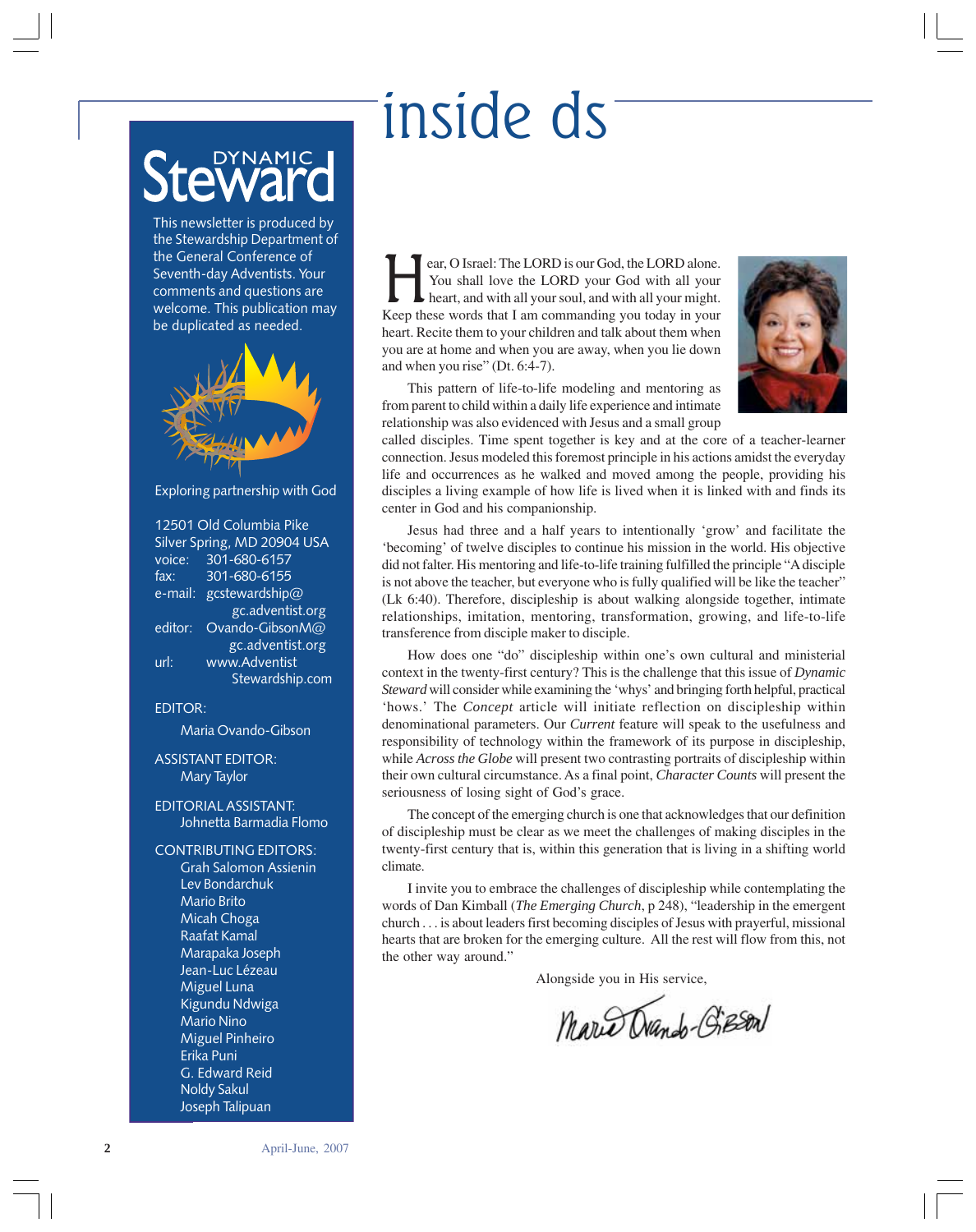## resources



by Eddie Gibbs InterVarsity Press Downers Grove, Illinois 2000 US \$15.00

In this book, *Church Next*, the author<br>challenges the church to stir from n this book, *Church Next*, the author living in the past to engaging in the present post-modern cultural climate. In a compelling manner Gibbs depicts the 'quantum shifts taking place in our culture' while offering initiatives for a mission oriented church model that is true to its biblical call. A must read for pastors and leaders.



by Greg Ogden InterVarsity Press Downers Grove, Illinois 2003 US \$13.00

In his book, *Transforming*<br>Discipleship, Ogden well describes n his book, *Transforming* the discipleship deficit and the root causes for ineffective discipleship. Yet drawing from his vast experience as a pastor he presents the principles of discipleship derived from Jesus' and Paul's model of discipleship and as instituted in scripture. Challenging and very biblical this is a must have book for those that are equipping, growing and making disciples.



his trifold brochure presents the concept of stewardship as a lifestyle--centering on Jesus Christ as Savior and Lord.

Order at flomoj@gc.adventist.org or call 301-680-6157. GCSTW101

\$15.00/100 + shipping (U.S. \$6.00; Overseas \$12.00)



by Janet O. Hagberg and Robert A. Guelich Sheffield Publishing Company Salem, Wisconsin 2005 US \$20.95

he book, The Critical Journey, describes the six stages of the spiritual journey. It is a valuable tool providing insight into the experience and responses of faith toward God. The areas of ministry, church and the personal life are considered within the context of questions and answers illustrating how we proceed and reason along the stages of our spiritual pilgrimage. Highly recommended for those in leadership and discipleship ministries.

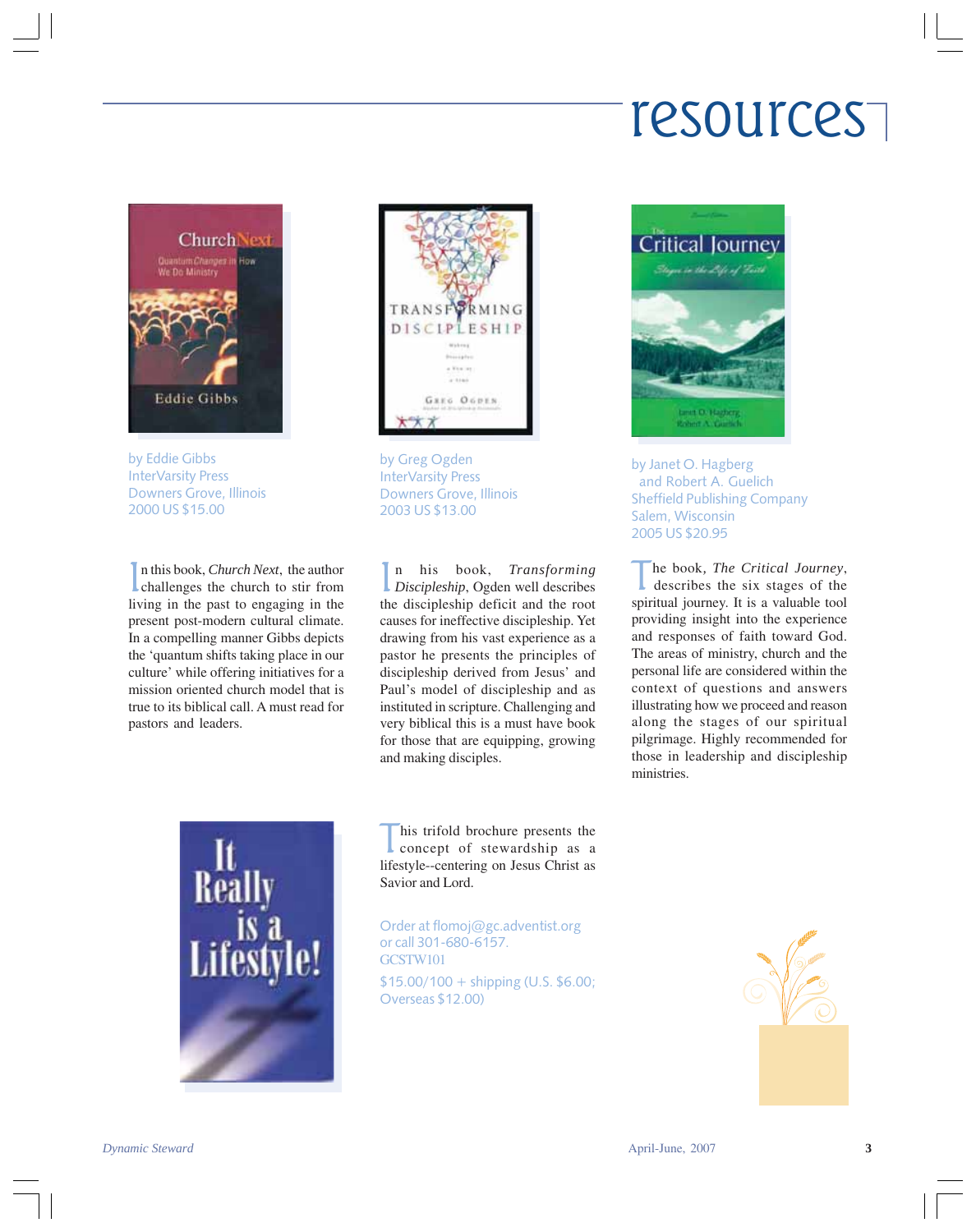# concept

### Discipleship Challenges

*Erika F. Puni, Director General Conference Stewardship*



The challenge of information over relationship Discipleship is not about information or about how much we know of the Bible. Discipleship is all about whom we know and have experienced. For Philip, his personal encounter with Jesus resulted in him saying to Nathanael, "We have found the one Moses wrote about in the Law, and about whom the prophets also wrote–Jesus of Nazareth, the son of Joseph" Jn 1:45 (NIV). Such a declaration comes not from something that Philip read in the Galilean herald, but a testimony born of meeting Christ personally.The Samaritan woman's discovery of the Messiah, for example, was the result of her being in the presence of Christ Himself (Jn 4:4-26). Discipleship is about being in relationship with Jesus Christ. The challenge of post-baptism teaching Inherent in Christ's call for the church to make disciples is the emphasis on "teaching

we're creating a culture of nominal Christianity.

difficulties that confront us as a people.

them to obey everything" commanded by Christ (Mt 28:20). But while teaching is recognized as an important component (a means) of the disciple-making process, the question that is frequently asked is "when should we teach them?" Should the teaching be limited only to what happens before baptism or should it continue after the event? The sad reality that I have seen in the church is that new members (infants in the faith) are very often left to care for themselves after baptism. There is no post-baptism teaching, no modeling or mentoring, no encouragement or nurturing, and consequently many of them slide back to their old life. So who is responsible for this failure in retaining new converts; the member or the church? While the answer to this question may be complex, such situation calls for a biblical response that would include the implementation of small group ministry where members under the leadership of responsible spiritual leaders provide ongoing nurturing and

iscipleship is the life of a follower of Jesus and is synonymous with stewardship, a life of personal surrender and commitment to the rule of God in Christ. Both of these biblical emphases imply a lifestyle of absolute trust and faith in Jesus Christ as Lord. But how is this "new" life in Christ lived out in the church, or in the larger community of the world where the church is called to be "salt" and "light?" Quite different, as a matter of fact, and this is the multi-facet challenge that we as the Seventh-day Adventist Church in the twenty-first century is facing. So let me share with you my observations of the challenge and some of the

For some strange reason, what should have been a fairly straight forward command to the church is misunderstood by some Adventists today and so we have conflicting views about the goal of the Great Commission (Mt 28:18-20). Is the church called to make disciples, or are we in the business of simply baptizing people in the absence of a heart commitment to the lordship of Jesus Christ? This misunderstanding and confusion has at times, led to many people going through the ritual of baptism but are divorced of a transformed life from within.These church members would gladly wear the "Christian" label with great pride and would openly testify to their new "Adventist" identity, but they have no interest in a lifestyle of service, of sacrifice, or personal witness for Christ. In this scenario, we are not making disciples, but

The challenge of knowing the goal

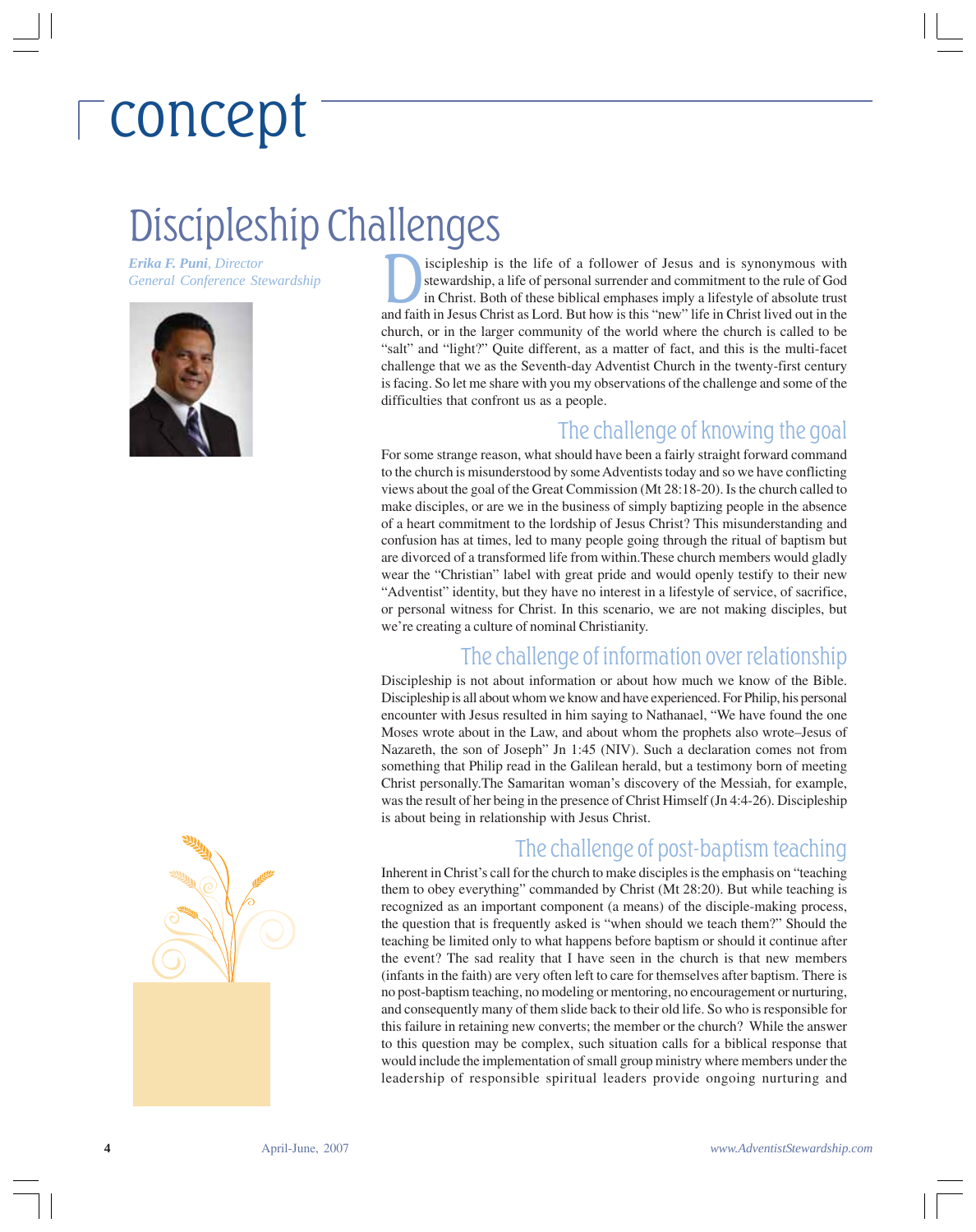## concept

encouragement for all members. Discipleship is a lifestyle of spiritual exploration and discovery and as such it does not cease with baptism.

### The challenge of biblical stewardship

If stewardship is a lifestyle of submission to the lordship of Christ, then believers would willingly give of themselves as partners with God and will take seriously their responsibility as stewards of His gifts and resources. With this biblical understanding of stewardship, I have come to accept that the new life in Christ does not stop with my public declaration of Jesus as Saviour and Lord of my life. On the contrary, baptism opens up new vistas of opportunities to express my commitment and love for Him.

#### Where to go from here?

I believe the answer is found in the biblical mandate itself, "make disciples." When the goal is clearly defined, and when the processes of how to make disciples are understood by the church then we can expect to see lasting results: faithful stewards and a multiplying community of disciples. This community will be characterized by a people with an unwavering love for Jesus, highly committed to personal devotion and Bible study, willing to share their faith with non-believers, faithful in corporate worship and in their support of the church, caring for the needs of their families, and always giving of themselves to God and to people in need. I believe this is true discipleship.

news from the director's desk … stewardship window



#### TED Stewardship Advisory in Jerusalem, Israel

Fifty participants from around the Trans-European Division (TED) gathered in Jerusalem, Israel, February 25-27 for the Division's Stewardship Advisory for this quinquennium. Meeting his team in one place for the very first time was the recently appointed Division Director Raafat Kamal who was very excited and pleased with the biblical approach and emphasis on stewardship. "The message was very clear–God is Lord of all. When we accept God as owner, it transforms our entire approach to the way we live each day."

Conrad Vine, secretary/treasurer of the Middle East Union Mission adds his evaluation of the program in this way. "I was thrilled to hear of stewardship not merely in terms of tithes and offerings, but as a biblical framework that asks me to recognize Jesus not only as Savior, but also as Lord–Lord of all aspects of my life. The materials presented were clear and biblical. I look forward to sharing the good news of the Lordship of Jesus with my brothers and sisters."

Representing the General Conference Department at the Advisory were Pastors Erika Puni (director) and Jean-Luc Lezeau (associate director).

Division advisories are planned opportunities for the General Conference to provide orientation and support for Division and Union Directors. Additionally, these are times when the team at the General Conference, Division, and Union leadership can consult, share resources, plan and cast a vision for the department within the context of the division.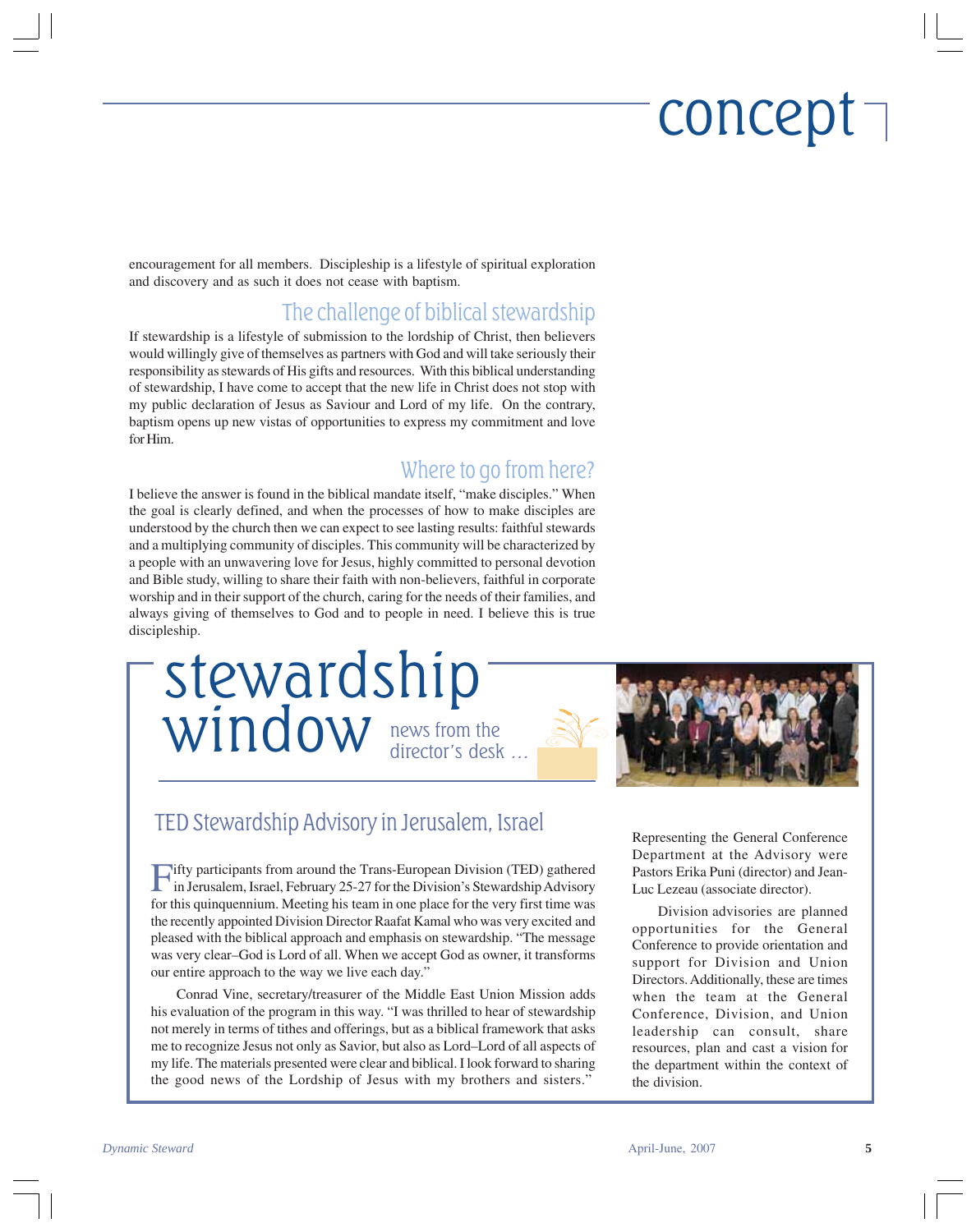## current

### To Information and Beyond

*Falvo Fowler Editor/Web Master GC Sabbath School & Personal Ministries*



*Falvo is an editor of Gracelink Bible study guides and an executive producer of Sabbath School University while managing seven websites for the Sabbath School Personal Ministries Department of the General Conference of Seventhday Adventists. He celebrates his family and job in Silver Spring, Maryland.*

#### SCRIPTURE: I Chronicles 12:32

nd He walked onto the information highway and looked technology straight in its bits and said to those connected "follow me." And they came from portals that were ignored by those who professed Him but could not identify with the world around them.

If Christ had come to the world in this generation, I wonder if that is how the Gospel would have been written as his call for disciples.

If you look around at Christian media today you can recognize programs, concerts, and other media offerings targeting a buying or giving Christian demographic and not particularly the demographic that have yet to hear about Christ. The stories of the suicidal, the desperate, the dejected, the cave man abound; we hear testimony of all these people who tune in and discover the love of God, and there is a need for that.

But I would like to hear the story of the wealthy industrialist, the millionaire web professional, or the movie mogul, who at the height of their popularity discovered a God who, so full of grace and mercy, related so well with their lives that they could do nothing else but follow His Scripture into a life that touches those around them.

#### New ways to teach truth

We have often made idols of our methods and hold to them as if God cannot use new ways to teach truth. We cannot keep the ever fresh gospel in old wineskins (Mk 2:22). As new methods are presented, we are called to move forward in faith and embrace new opportunities. Even the sower moved in faith knowing that the seed would take root wherever it was best received (Mt 13:1-9). We are called to be that sower. But for that to happen we, as Christians, need to break the mold we have become humanly accustomed to and continually rediscover the working of the Holy Spirit.

That is the crux of being a disciple–allowing the Holy Spirit to lead beyond the coziness of complacency into the comfort of faith…that existence of invigorating air as you leap beyond what you think you know and what you know you can learn by His leading.

#### The internet–a communication tool

In today's world of technology the internet is just one option to utilize. But to utilize it well we must produce well. Too often material is dumped onto web pages as if just that dumping will reach the world. It's similar to emptying your refrigerator on the street and believing people will stop by for an enriching meal. Some may be desperate enough to eat it, but for the most part people walk by wondering at the callousness of such actions.

Be proud of what you believe and the God who continues to guide you through those beliefs. Invest well in production and testify well of His love. Whether it is a simple web page or an extensive website, plan your approach, study your demographic, and direct your attention to them. Paul didn't just write letters and address it "The World. Read this–from Paul." He wrote specifically to the Corinthians, the Ephesians, the Romans, and others. His writings were specific to the concerns of the respective audience with enough to benefit others. It is a perfect example of reaching out, but reaching out with purpose.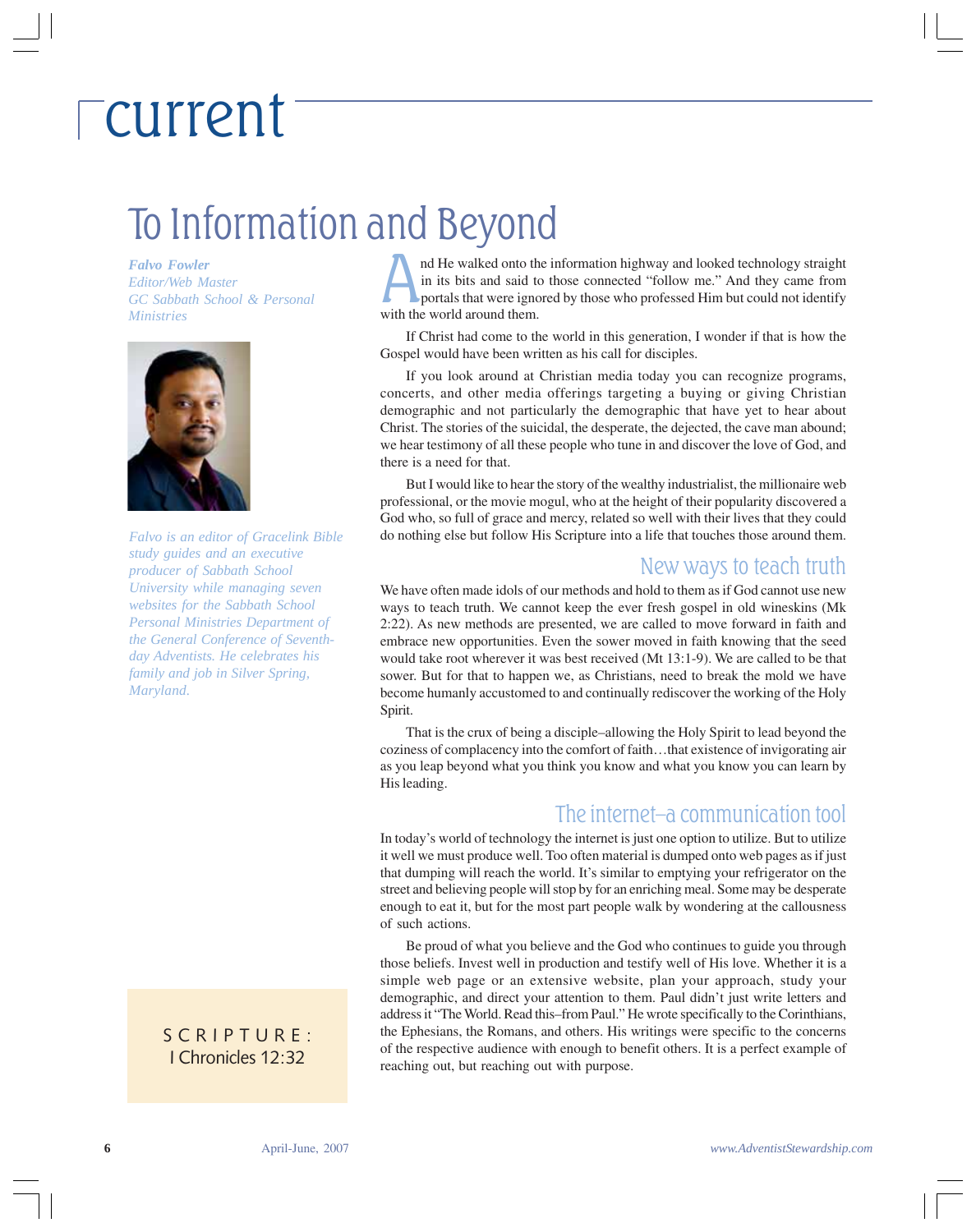# current

### Use technology effectively

The internet and the generation today is culturally and geographically diverse yet unified in technology. It is possible to produce an approach to scripture specific to a demographic in your local community, but consciously and methodically have sections of the site contextualized for various other groups.

Like websites, to make podcasts effective, plan well, produce better, and place it where it can make the most difference. Concise recordings rather than long drawn out ramblings will maintain the interest of the targeted listener. Make it personal to the listener. Like Christ, tell current parables as much as possible and preach where applicable–life changing programming amazingly enough changes life.

Christian blogs are effective in reaching people if they continue to be about real people, with real concerns, real struggles, real failures, real joys, and real faith. We forget the turmoil in stories throughout scripture and tend to provide a sanitized version of life, but life is messy. In a Christian blog, people need to see a God who loves them despite their messy ways. When creating virtual writings or using real words: make yours count.

Virtual worlds, like Second Life, are probably going to be the next big thing. How do you create a buzz in a virtual world? Especially when this virtual world is very real to so many. A challenge even to some tech savvy, it is the new ground for seedlings. And if developed well, can reach the thousands who gather in this new world to watch concerts, meet dates, or just sip a virtual cup of coffee. As crazy as this all sounds, it is here, it is happening, and it will grow.

### A network of sowers

If you build a strong, well planned, scripturally-based, community, it will spread faster than the Holy Spirit at Pentecost and have just as amazing an effect. Bits and bytes do not make all the difference. If Christ had come to the world today, I believe he would not forfeit the church, small group studies, or personal visitations. He would use them as grassroots to build a network of sowers.

Our church is blessed with great resources. However, they are often not used to the best of potential. For example the Sabbath School study guides: we hardly have enough time to truly discuss the material during Sabbath School. We could split the study for mid-week small group. Then we could further discuss and recap on Sabbath morning. In fact, the mid-week would be a good time to bring a non-Christian to the study without the intimidation of a full blown congregation. Imagine the social interaction that is guided through that study! Imagine the strength of that community in that church because they came together during the week and followed up in the blessing that is the Sabbath!

### The print media is technology

Remember that print media is still technology and it still works wonders. The fact that you're reading this in printed form is testimony to that.

Whether webpage, podcasts, blogs, virtual worlds, or even the printed page, there is a need for Christians to live an exemplary life in Christ without compromise. There are many people who are waiting for a community that can relate to their lives while demonstrating a life filled with God's grace and lead by His mercy.

*Life changing programming amazingly enough changes life.* 

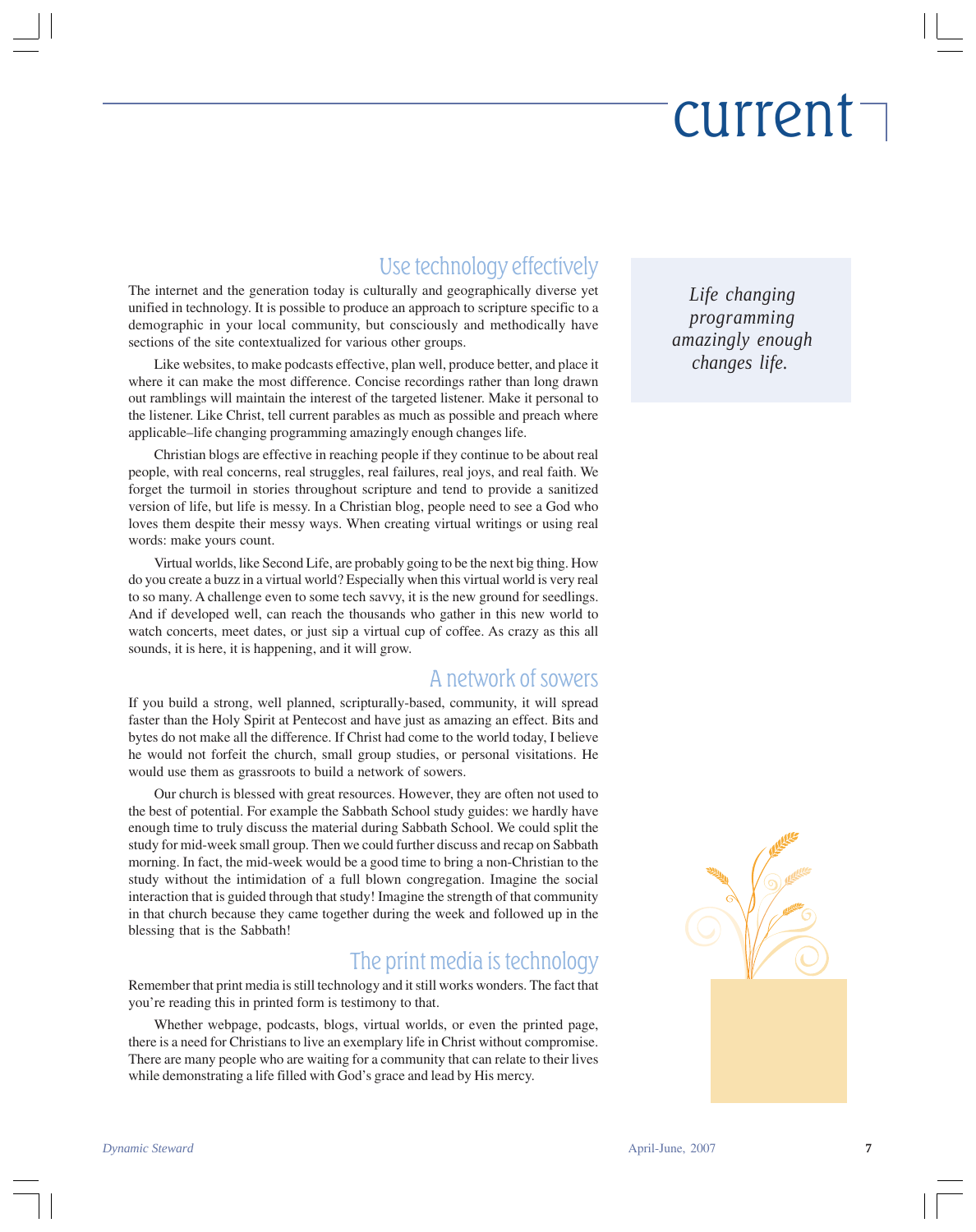# across the globe

### Reflecting on Discipleship in Rwanda

*Debby Thomas Missionary*



*Debby lives and works in Rwanda, Africa with her husband, David, and their four children. They came to Rwanda in 1997 after the genocide. Debby and David work with the Rwandan Friends Church, which has about 60 churches. They have concentrated mainly on transition from a missionary-dependent to a God-dependent church in their first years of ministry. They are now transitioning to transformational development (Debby) linked with discipleship and a multiplicity of small groups (David).*

#### 2 Kings 8:5 1 John 1:1 SCRIPTURE:

*Rebby Thomas*<br>*Rwanda, Africa* exercise the strain Rwanda we are part of a pre-modern culture. We very much like modern<br>*Rwanda, Africa* even now pre-modern. Nevertheless, there is also an aspect of being a culture, and are striving to become more modern yet we are in many ways even now pre-modern. Nevertheless, there is also an aspect of being a Christian culture, people are very open to Christianity and speak openly about their relationship to God. So in regard to discipleship, my challenge is not one of a post modern culture but rather considering the challenges inherent in the process of discipleship within the context of a pre-modern Rwanda.

#### Describing the challenges

Presently, discipleship is weak in my church in Rwanda and I also observe the same difficulties in other churches. I consider there are a number of causes for this. Foremost, the model that has been used to plant churches in Rwanda is a western one. Generally, the churches here are building centered and pastor centered. Services follow the general pattern of services in the West with prayer, music, sermons and testimonies, but each part is much longer here and is done in an African way. Also, in this western church model there is not a considerable emphasis on discipleship, but rather on the pastor as a caretaker model.

 Consequently, members attend church, many are involved in a choir, and some become leaders. Also, Bible studies and all night prayer meetings are very common. Yet, there is usually a need to have an apt leader for these events who really knows the Bible, and is recognized as a leader in the church. Equipped leaders are hard to come by and we always have a leadership shortage in our churches.

Acknowledging our challenges, we have tried forms of discipleship that are used in the United States and have been disappointed. We implemented one very simple discipleship method that was created for Africa. It consisted of 16 lessons, each one typed out on one piece of paper folded like a booklet. The information was exceptional, the method was outstanding yet, it didn't take off. Primarily, the churches cannot afford to photocopy the materials. The \$1.50 that it cost for one set of discipleship materials is far beyond the means of the church or the disciple in most instances. Additionally, many cannot read and many who can are reading at a very simple level that creates difficulty in understanding the written material. Lastly, is the fact that there is not much literature available in Kinyarwanda (the language of Rwanda) and people here are not very proficient in using written material other than the Bible.

Another challenge is that in this culture the form of learning at school is very much by rote, reflecting how and or putting into practice the materials studied is not encouraged. Therefore, most adults here in Rwanda have never been guided to think for themselves nor have they been challenged to use their knowledge to solve problems.

 Therefore, classroom learning is seen as an exercise in memorization, not something that can be put to use. We have had many seminars for pastors and Christians that are extensive with useful, helpful information, but they go back to their churches and do not apply any of it. Any form of discipleship that is to be put into effect will have to implement a direct link between learning and doing.

#### Responses to challenges

Despite the many challenges to discipleship in Rwanda, I think the Rwandan culture is set up perfectly for discipleship. People live very open community lives. They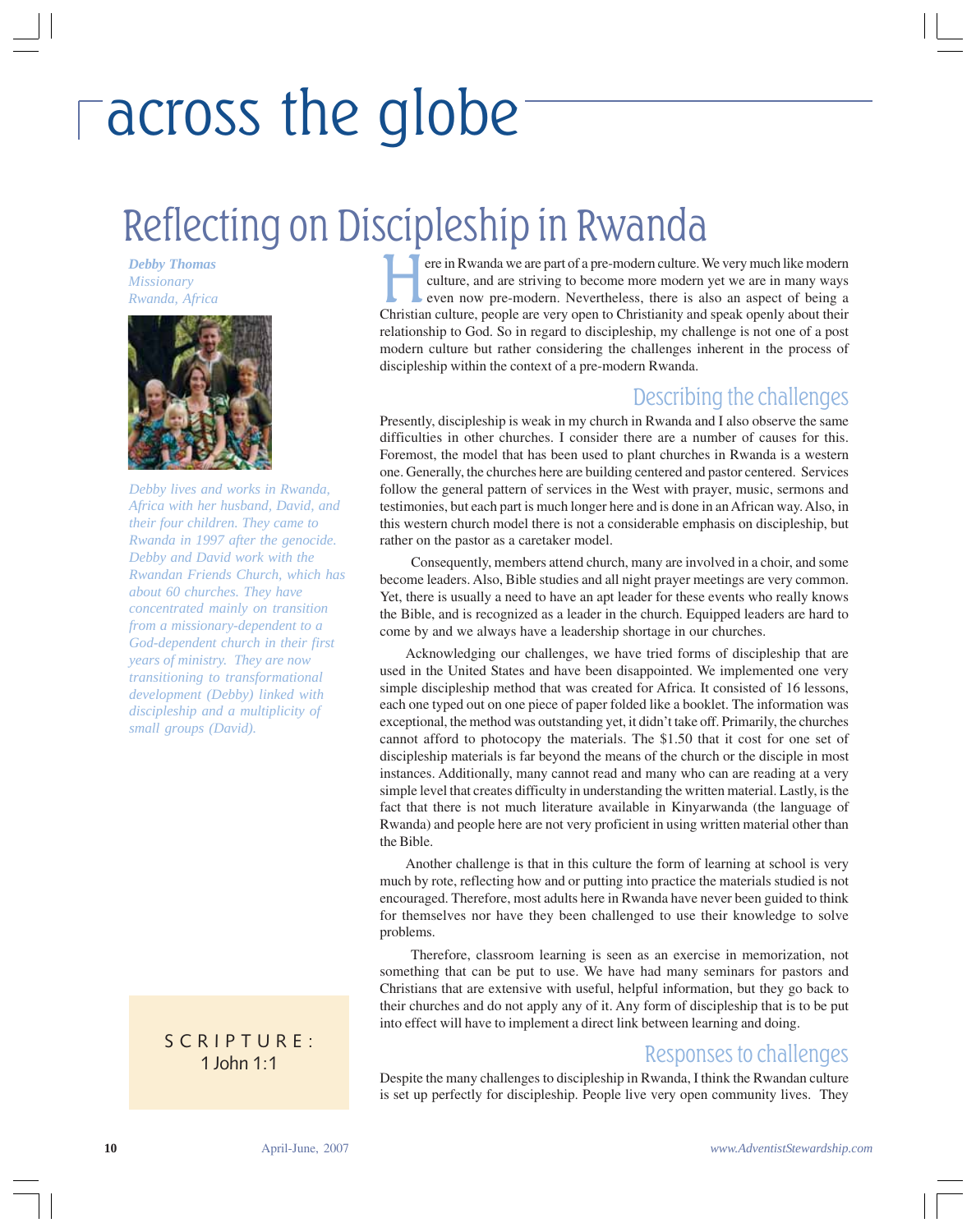# across the globe

walk to the market almost daily, go fetch water daily, and are generally always together with people. A natural form of discipleship, one that focuses on being together, having discussions together, doing ministry together, fetching water, going to market, cooking, etc. would be an easy and natural way to go about discipleship. People have time and are open to friendships through the real life actions of everyday activities. Using the natural rhythms of life for discipleship would help any teaching that is done to be applied directly to the lives of the disciples making the information more easily acted on and put to use rather than stored away as head knowledge only.

Believers who are taught to study the word together with those in their neighborhood (versus only hearing it from pastors), who reach out to non-Christians and those in need around them, who are actively involved as a Christian in the goings on of the neighborhood are more likely to show the marks of a true disciple.

#### Ministry solutions

What we are presently doing with our church leaders education is relating the classroom work fervently to their work in the church. They study for two weeks in the classroom and are given assignments to practice what they have learned in the church environment. They are then evaluated by the pastors on the level of success of putting the information into practice. I do not consider that we need to completely abandon classroom methods in Rwanda, but we cannot rely on them as our primary resource for forming disciples. Any classroom learning must be strongly and directly connected to ministry for the classroom teaching to have any effect on our leaders.

#### Cultivating discipleship in Rwanda

As disciple makers and disciples it will be most effective to be out with and among the people recognizing that our biggest impact in their lives will be through having real life experiences together. Walking through everyday occurrences with our disciples will give them a concrete example of how the Christian life is lived out. It is also a very natural way for Rwandans to disciple other Rwandans in their cultural context.

I am convinced that we will not see a healthy, growing, church that is reaching out to the lost until we are able to disciple on a deeper level. Real life transformation that takes place in the discipleship process is essential before Christians are able to truly become a new creation and lead others towards God. I believe that by bearing in mind the responses and principles put forth, we will be preparing the soil for cultivation and making way for the Holy Spirit to work freely in the lives of our Rwandan believers and church members.

*As disciple makers and disciples it will be most effective to be out with and among the people recognizing that our biggest impact in their lives will be through having real life experiences together.*

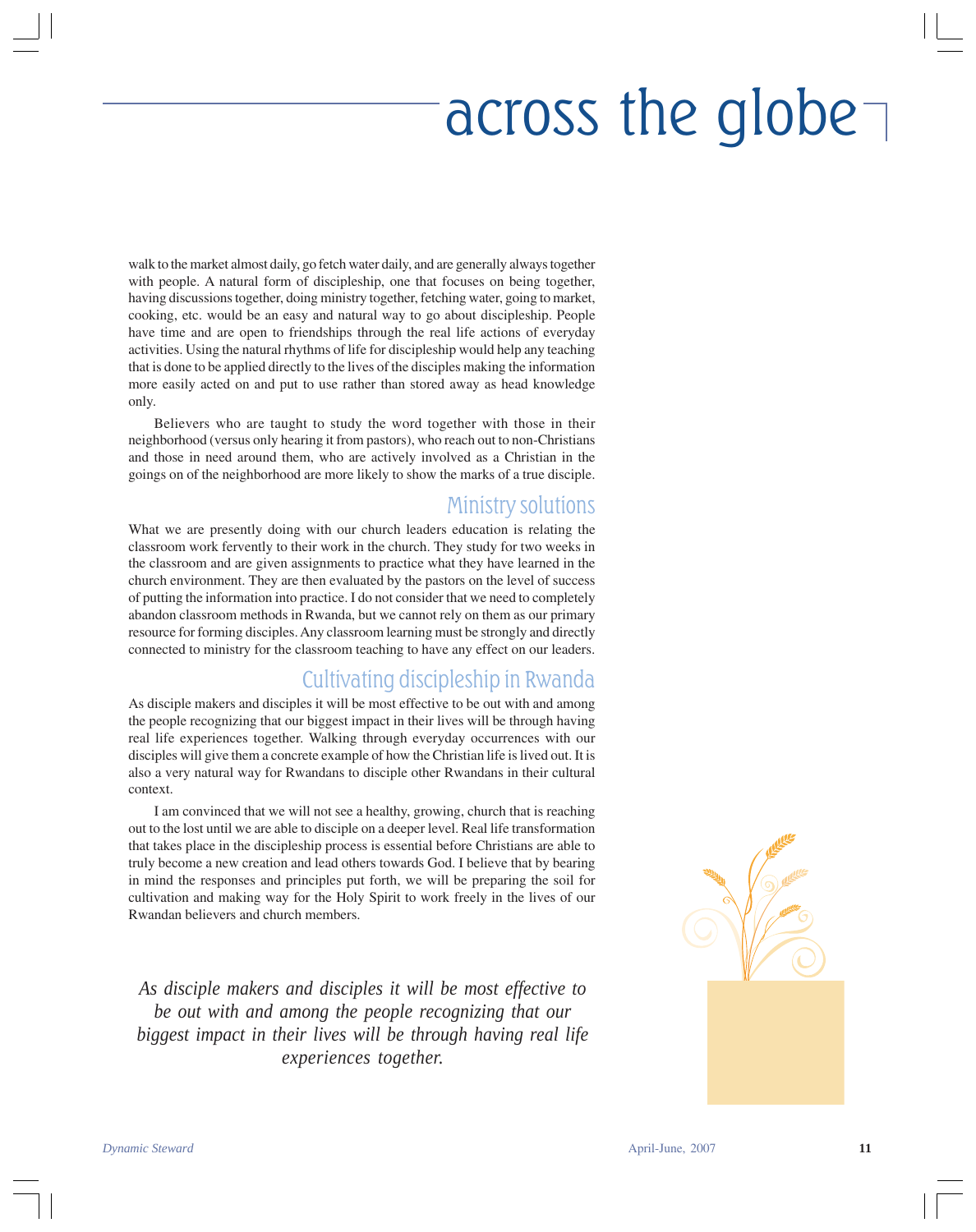### Gehazi: Blind to God's Grace

*Kent A. Hansen, J.D. Clayson, Mann, Yaeger & Hansen Clayson, Mann, Yaeger & Hansen*<br>*Corona, California* **Lansen**<br>*Corona, California* 



*Kent Hansen is a business attorney in Corona, California specializing in healthcare and higher education law. He also serves as general counsel to Loma Linda University Adventist Health Sciences Center, La Sierra University and two local conferences.He authors a weekly email devotional, "A Word of Grace" for Your Monday, in which this article first appeared. The devotional reaches out with encouragement and challenge to busy professionals sitting down to their computers at the beginning of the work week. It has readers from Alaska to Zanzibar. Persons wishing to subscribe can contact him at*

*khansen@claysonlaw.com. Attorney Hansen is also the author of two books: Cleansing Fire, Healing Streams: Experiencing God's Love through Prayer just released by Pacific Press and Grace at 30,000 Feet and Other Unexpected Places published by Review & Herald.*

> SCRIPTURE: 2 Kings 5

et's cut to the chase—the story of Naaman ends with Gehazi stricken with the leprosy that Naaman had at the beginning. His skin is a sickly white and, in an odd congenital contagion, Gehazi's descendants will suffer from the dread et's cut to the chase—the story of Naaman ends with Gehazi stricken with the leprosy that Naaman had at the beginning. His skin is a sickly white and, in an odd congenital contagion, Gehazi's descendants will suffer from t systems so the body does not have its usual warning defense to pain. Without that warning, small cuts and minor infections become destructive, disfiguring lesions.

Who is Gehazi and why does he suffer this fate?

#### A disciple of Elisha

He is the servant to Elisha, prophet of Israel, and the religious leader of the nation. Gehazi travels with Elisha. He is the man to go to for those who want an interview or favor from the prophet. Gehazi is Elisha's spokesman and confidante. Gehazi is a useful man to the prophet, his ministry and, indeed, to the mission of Israel.

But Gehazi wants to be so much more. . . .

He was brushed aside when he sought to intervene with a wealthy woman who appealed to Elisha for the healing of her son (2K 4:25-31). Now, he watches Naaman, a rich unbelieving Gentile, show up at the humble home of Elisha bringing a fortune in gold and silver and fashionable clothing with him in the hope of purchasing his healing. He listens to Naaman try to give Elisha a good share of that fortune in gratitude for his miraculous healing (2K 5:15).

It is a defining moment. Naaman came to them to get what he could get nowhere else in the world. He is healed. He is grateful. He is wealthy. His money can do so much good: maybe an endowment for the School of the Prophets; food for the poor that Elisha is so fond of serving; an "Elisha Institute of Prophecy and Healing"; financial security for Elisha and Gehazi and their families because the fortune of a prophet in a troubled land is volatile. They can do a lot of good with Naaman's money and can do well for themselves. What is not to like about the situation?

#### Blind to grace

Gehazi is astonished and angered when Elisha tells Naaman with typical bluntness, "As the Lord lives, whom I serve, I will accept nothing" (2K 5:16). Naaman presses him to accept, but Elisha refuses. Then Naaman makes an odd request for two mule loads of dirt to build an altar at home. He begs pardon for having to accompany his king into the temple of the loathsome Assyrian god Rimmon when he gets home. Elisha goes along with him on both counts (2K 5:17-19).

Gehazi stews over this while Naaman and his caravan leaves. Just after Gehazi sees them disappear beyond the first hill, he makes up his mind. " 'My master has let that Aramean Naaman off too lightly by not accepting from him what he offered. As the Lord lives, I will run after him and get something out of him.' So Gehazi went after Naaman" (2K 5:19-21).

It is not surprising that Gehazi cites "the Lord" as his authority. Plans to do what you want to do any way seem justified if you can claim God as your inspiration. Turning a profit by selling to non-believers what believers know to be the gracious gift of a loving God also seems reasonable. After all, if the "Gentiles" want the same advantages, they should "join the club" and come inside too, right?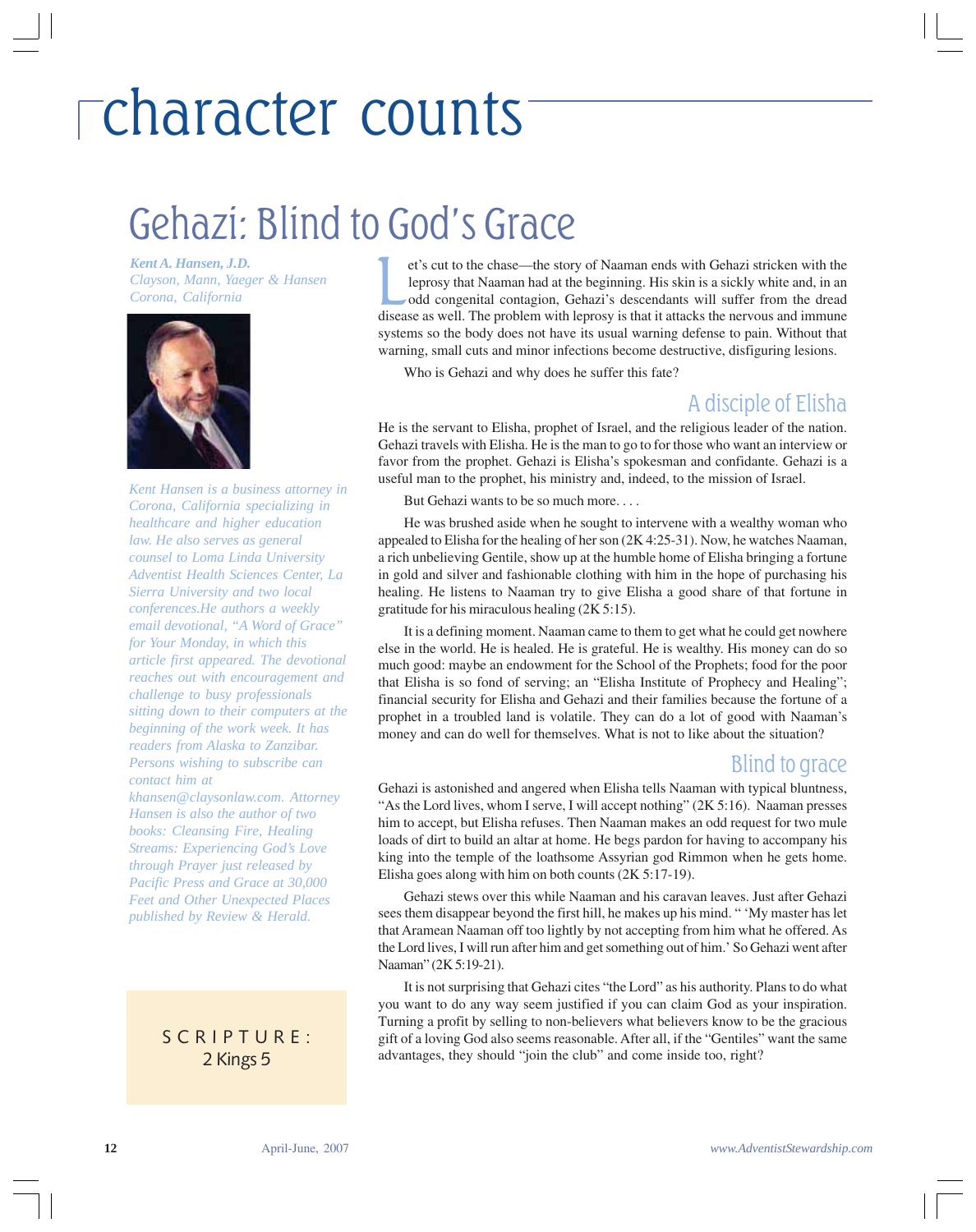And why not "do well" for yourself while doing "good"? Didn't our Lord himself multiply a few loaves and fish into a meal for 5,000 with plenty of leftovers? Don't profits make it possible to do so much more good for those in need? (Mt 26:6-13).

#### About delusion

Jesus deals with such questions in a terse fashion: the profit motive has no place in the service of God. "No one can serve two masters, for either he will hate the one and love the other, or he will be devoted to the one and despise the other. You cannot serve God and money" (Mt 5:24).

This instruction of Jesus is manifest in the idea of the charitable non-profit corporation. As a matter of public policy, the state permits enterprises to pursue charitable purposes in religion, education, healthcare, or science and exempts them from taxes on income or property so long as the mission is charity rather than profit. This does not mean that such an organization cannot turn a profit, but profit cannot be the motive for corporate existence.

If a non-profit corporation begins to serve a privileged few, compensates its employees above fair market value, builds huge reserves without meaningful operational expenditures on the mission, then the corporation is considered in the eyes of the law to be an avaricious for-profit "wolf" in the "sheep's clothing" of a non-profit. The tax-exemption in such case is being abused to give the corporation an unfair advantage in the business market in which it is operating.

The same thing is true of individuals. I tell my fourth-year dental students in my Dentistry and the Law course: "You are about to graduate and start your career. You are likely to make a lot of money. But do whatever you do because it serves others and satisfies your soul. If you are only seeking money, there will never be enough money to satisfy you. That will doom you to unhappiness."

My words echo Solomon's observation in Ec 5:10: "The lover of money will not be satisfied with money; nor the lover of wealth, with gain."

Money itself is not the real problem, as the Apostle Paul wrote to Timothy about men and women who imagined "that godliness is a means of gain." Paul said, "Now there is great gain in godliness with contentment, for we brought nothing into the world and we cannot take anything out of the world. But if we have food and clothing, with these we will be content. But those who desire to be rich fall into temptation, into a snare; into many senseless and harmful desires that plunge people into destruction. For the love of money is the root of all kinds of evils. It is through this craving that some have wandered away from the faith and pierced themselves with many pangs" (1Tm 6:5-10).

The distraction of accumulating and preserving wealth will destroy belief, Jesus said in the parable of the sower (Mt 13:22). He also said in the parable of "the rich fool" that building up a large estate or reserve to hedge against the future can be a deadly delusion (Lk 12:16-21).

When Jesus returns to earth, he is not going to ask his followers, "How much 'stuff' did you accumulate for me?" He is going to ask "What did you do with the 'stuff' I gave you to help the hungry, the thirsty, the stranger, the naked, the sick and the oppressed?" (Mt 25:31-46).

### Stewardship, power and grace

The fact is that everything that we have really belongs to God (Ps 50:10-12). We are his servants and the stewards of his wealth. We are charged to see that it is used in the expression of his love and grace to his children, not for our corporate interests or estate plans. When we start to accumulate and exploit his assets in his name for our gain he says, "Stop making my Father's house a marketplace!" (Jn 2:16).

Legend has it that in a telling moment, Pope Julius II showed the theologian Erasmus the treasures that Julius had accumulated for the church through many military campaigns and political maneuvers. Julius told Erasmus, "It can no longer be said of Christ's Church, 'Silver and gold have I none.' " Erasmus replied, "But can the Church still say, 'Take up your bed and walk?"

There is no sin in wealth in itself, only in placing the desire for it above trusting devotion to God. It is tempting, as Paul said, to desire to be rich for the good that can be accomplished with the fortune, but it is unnecessary for the advancement of mission to fulfill that desire. We are the ones to be spent. We, ourselves, are the currency in the hand of God. As Paul wrote to the Corinthians, "I will very gladly spend and be spent for your souls. . ." (2Cor. 12:15).

In commenting on Paul's statement, Oswald Chambers wrote, "We have no right in Christian service to be guided by our own interests and desires. In fact, this is one of the greatest tests of our relationship with Jesus Christ. The delight of sacrifice is that I lay down my life for my friend, Jesus. I don't throw my life away, but I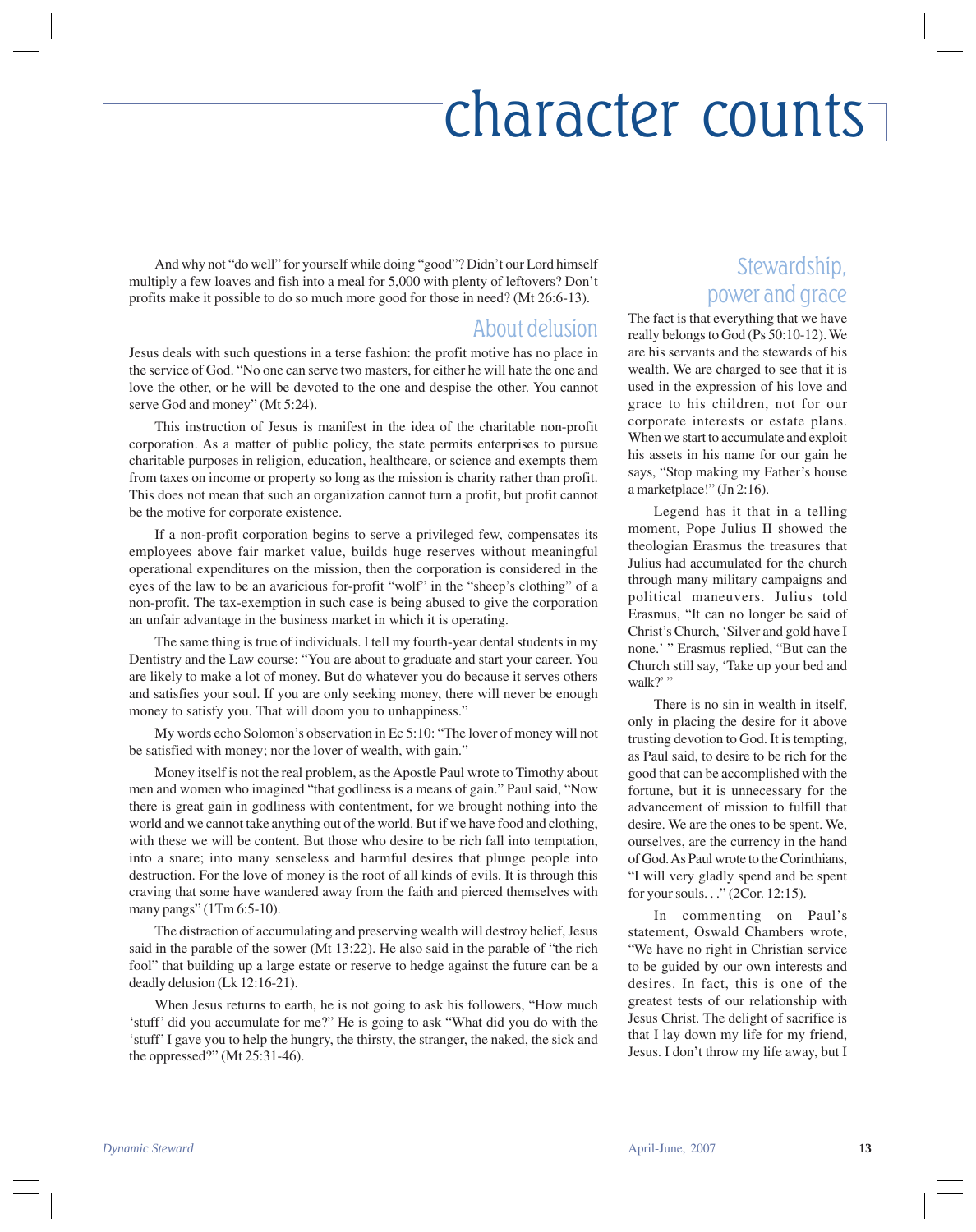### Gehazi: Blind to God's Grace continued

willingly and deliberately lay it down for him and his interests in other people. Many of us are interested only in our own goals, and Jesus cannot help himself to our lives. But if we are totally surrendered to him, we have no goals of our own to serve.We tend to be devoted, not to Jesus Christ, but to the things which allow us more spiritual freedom than total surrender to him would allow" (My Utmost for His Highest [Grand Rapids, MI: Discovery House, 1992], entry for February 24).

The story of Naaman began in grace with Elisha saying without condition or reservation, "Let him come to me, that he may learn there is a spokesman for God in Israel" (2K 5:8). That is the point!

What we do in serving and healing others either points to God or to us. If our service points to God it points to life because Jesus Christ is the "author and finisher of our faith" and our only hope for eternity. If our efforts point to us, finite creatures that we are, we point to death because that is our assured end without God.

The way of grace, both its glory and its devastation, is that it is all God and none of us. Our life originates in God and continues in God, and if here and now is all that is important to us then we are only as good as last year's tax return and this year's financial statements. If eternity in the presence of God is what is important to us then we can work quietly and faithfully in the knowledge that we have a future and a hope provided for us. What we do now is simply a step on a journey to our Lord and our God who not only is our goal but who is also the power by which we may achieve it.

We live badly when we forget this. We take shortcuts to achievement by stepping on the backs of others, seeking to outdo them or to use them to our glory. We measure our progress by asking "Haven't I done more? Don't I merit more? Have they paid enough for what I do for them?"

"Know that the Lord is God. It is he that made us, and we are his, we are his people and the sheep of his pasture" (Ps 100:3). When we convince ourselves that we are necessary and that our service is indispensable to God we are going to be driven by performance rather than living generously and loving wholeheartedly in grace and trust. Living that way acknowledges that God is our providence and that we represent his providence to those who come to us for his word and healing. This principle, as a matter of bedrock truth, requires us to treat each person with equal dignity whether in our actions or those of the institutions that we establish and operate in God's name.

### Who is the "grace" ful disciple?

Gehazi's thinking is graceless and contemptuous toward both Elisha and Naaman. Gehazi values his shrewdness over Elisha's graciousness. When he calls Naaman, "that Aramean" it is an ethnic slur, not a compliment. He feels justified by his presumed religious and ethnic superiority to exploit Naaman.

Gehazi is also disdainful of the spiritual cost already paid by Naaman. This feared, powerful, heroic general has surrendered for the first time in his life and it is to Yaweh, the God of Israel. But actions without price-tags are irrelevant to "on-themake" men and women like Gehazi. That's why their usefulness to the cause of God is limited and their influence is ultimately negative.

Naaman's priorities are gratitude and devotion. He shows a steady softening heart and opening of mind and the submission to God's authority that are the hallmarks of true conversion.

*The way of grace, both its glory and its devastation, is that it is all God and none of us.*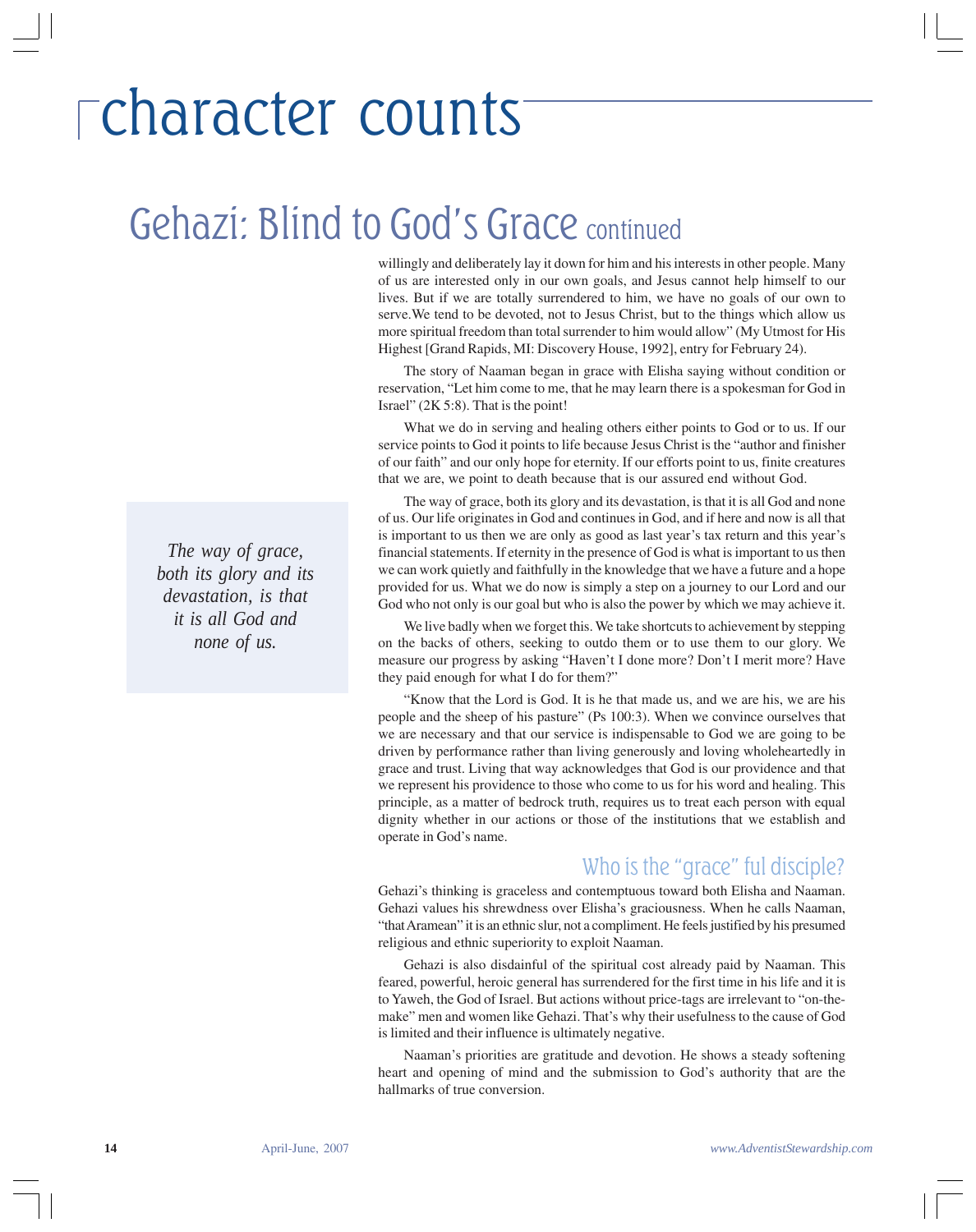The priorities of Gehazi are self-advancement and profit. He ignores the transformational wonder of God's grace to focus on the bottom line of "What's in this for me?" He hypocritically and falsely claims the authority of mission to benefit himself. When Naaman sees Gehazi coming, he stops and asks him, "Is everything all right?"

Gehazi replies, "Yes, but my master has sent me to say, 'Two members of a company of prophets have just come to me from the hill country of Ephraim; please give them a talent of silver and two changes of clothing' " (2K 5:21-22).

Trusting, open-hearted Naaman generously offers him two talents of silver double the request—and urges Gehazi to take them. Naaman even sends two servants with Gehazi to carry the treasure.

Gehazi dismisses the servants when they get to the town, stores the loot and then goes to see Elisha. Elisha asks him "Where have you been, Gehazi?" (2K 5:25).

#### Vision—choice and grace

If you start out on your own apart from God, soon enough you are going to be practicing deceit to cover your inadequacy. Gehazi tells Elisha, "Your servant has not gone anywhere at all."

Elisha then exposes him, "Did I not go in spirit when someone left his chariot to meet him? Is this a time to accept money and to accept clothing. . . .Therefore the leprosy of Naaman will cling to you and to your descendants forever." Gehazi leaves Elisha and walks into history "leprous, as white as snow" (2K 5:26-27).

It takes a while for the neuropathy of leprosy to manifest itself by lesions on the skin. There is simply a growing insensitivity to the warnings of pain that something is wrong. Envy, ambition, greed and self-righteousness can render us just as insensitive to the growth of sin in our life until it tragically breaks out in disfiguring shame. Gehazi had been a leper for some time.

When lepers, whether of the physical or moral variety, come to us for healing because we represent God to them, we should help them with all the grace that God provides. But if we attempt to exploit their gratitude to serve our selfish interests, we take on the insensitivity, decay and disfigurement of lepers ourselves.

The story of Naaman puts these issues in stark contrast. Jesus drew its ultimate point and it bears repeating: "No one can serve two masters. The person will hate one master and love the other, or will follow one master and refuse to follow the other. You cannot serve God and worldly riches" (Mt 6:24, NCV). "Take care! Be on your guard against all kinds of greed; for one's life does not consist in the abundance of possessions" (Lk 12:15).

Life is a blessing of grace. You don't deserve it and can't afford it, even on a payment plan. That's why Elisha refused payment from Naaman. That's why Christ gives it to you. So I ask you, does this message find you on your way home, free, happy and open-handed in the love of God like Naaman or conniving and bargaining and on the run for what you can get out of someone else like Gehazi? The difference between those two positions is as wide as eternity.

"O taste and see that the Lord is good. Happy are those who take refuge in him" (Ps 34:8).

*Life is a blessing of grace. You don't deserve it and can't afford it, even on a payment plan.*